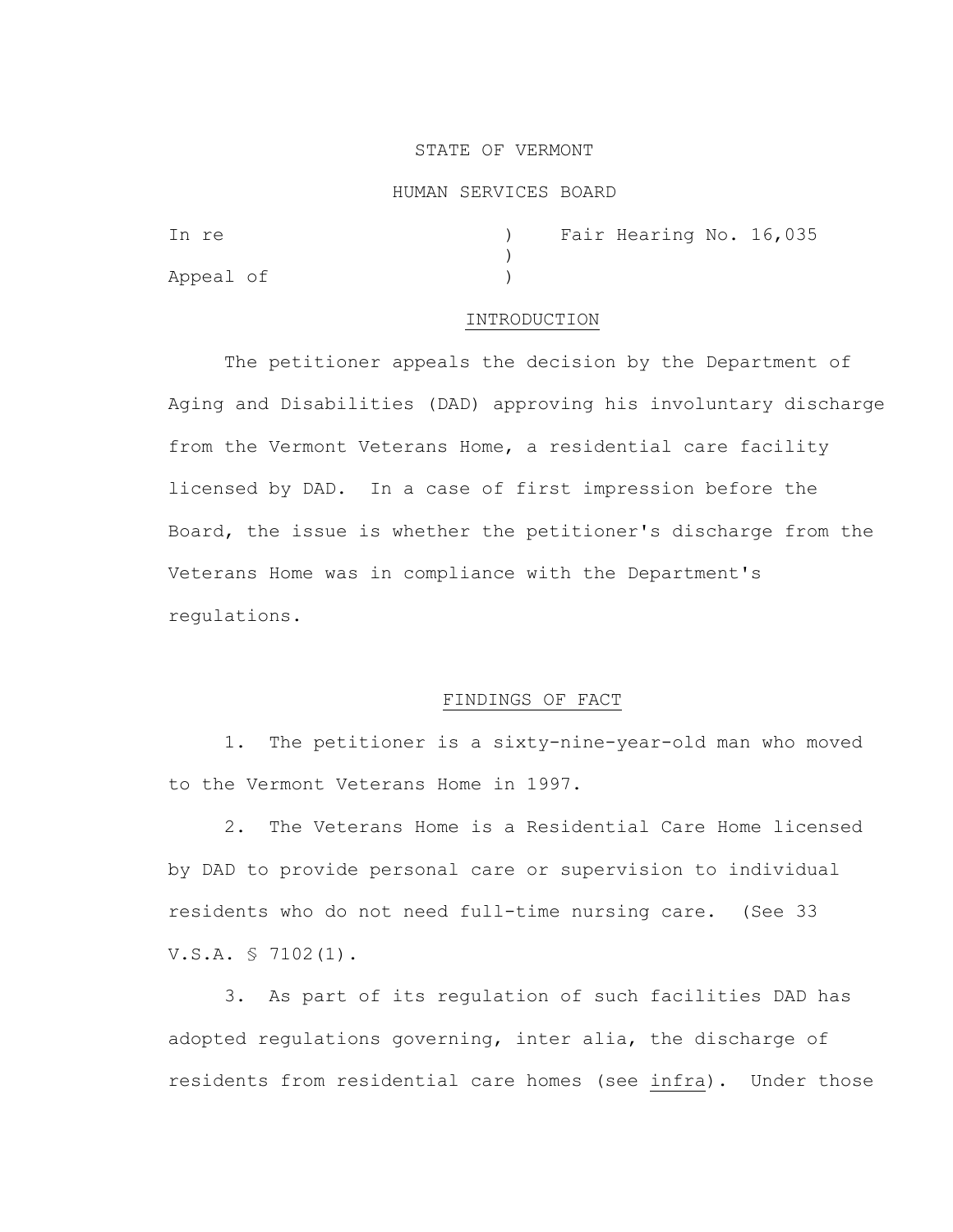regulations individuals subject to a discharge may contest their transfer by filing a request for hearing before the Human Services Board pursuant to 3 V.S.A. § 3091.

4. The petitioner in this matter is a chronic alcoholic whose history was known to the Veterans Home when he was admitted. At the time of his admission the petitioner signed an agreement with the home to refrain from consuming alcohol in or on the grounds of the facility, not to return to the facility in an intoxicated state, and to cooperate with the facility in ongoing treatment.

5. According to the testimony of Veterans Home staff, the petitioner's drinking became a problem shortly after his admission. Early in 1999 he fell while intoxicated and was later discovered to have fractured his leg during an unsuccessful voluntary hospitalization at a VA facility in Massachusetts. In March 1999, his problems escalated to the point that he would come back drunk to the Veterans Home from a bar in the community virtually every afternoon. During this time he became increasingly verbally belligerent, argumentative, and abusive with staff and other residents. His outbursts sometimes disrupted meals in the dining room and interfered with the peaceable use of common areas of the facility. Staff was frequently called to intervene. Because he was drinking while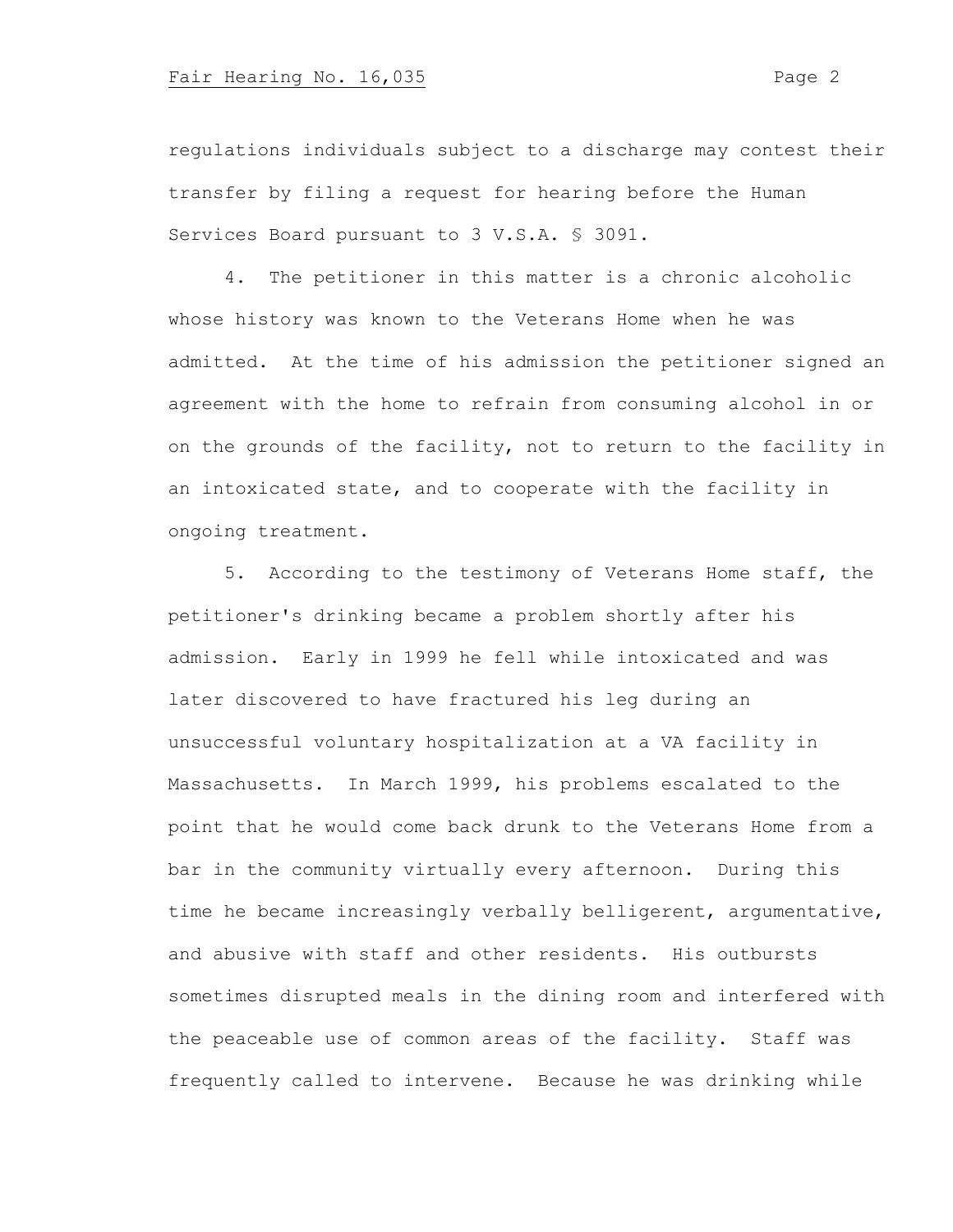taking Antibuse, he would frequently vomit, and this therapy had to be discontinued.

6. The petitioner does not dispute that he was drinking during this time, but he maintains that he was never intoxicated and that his confrontational behavior resulted from his aggressive advocacy for the rights of other patients during a time in which the Veterans Home was under investigation for chronic problems relating to issues of patient care. The petitioner admits (even boasts), however, that he could routinely tolerate between ten and twelve drinks a day, but denies that this would have caused him to be intoxicated.

7. Based on the credible testimony of the staff members of the Veterans Home (and discounting the petitioner's entirely incredible testimony) it is found that the petitioner's behavior during this period was the result of severe alcohol abuse and posed a clear threat to his own health and the safety and welfare of other residents and staff of the Veterans Home.

8. Despite frequent verbal warnings by staff and his having been given a written discharge warning, the petitioner's abusive and disruptive behavior continued as a result of his continued drinking.

9. On May 6, 1999, the Veterans Home notified the petitioner in writing that it intended to discharge him in 30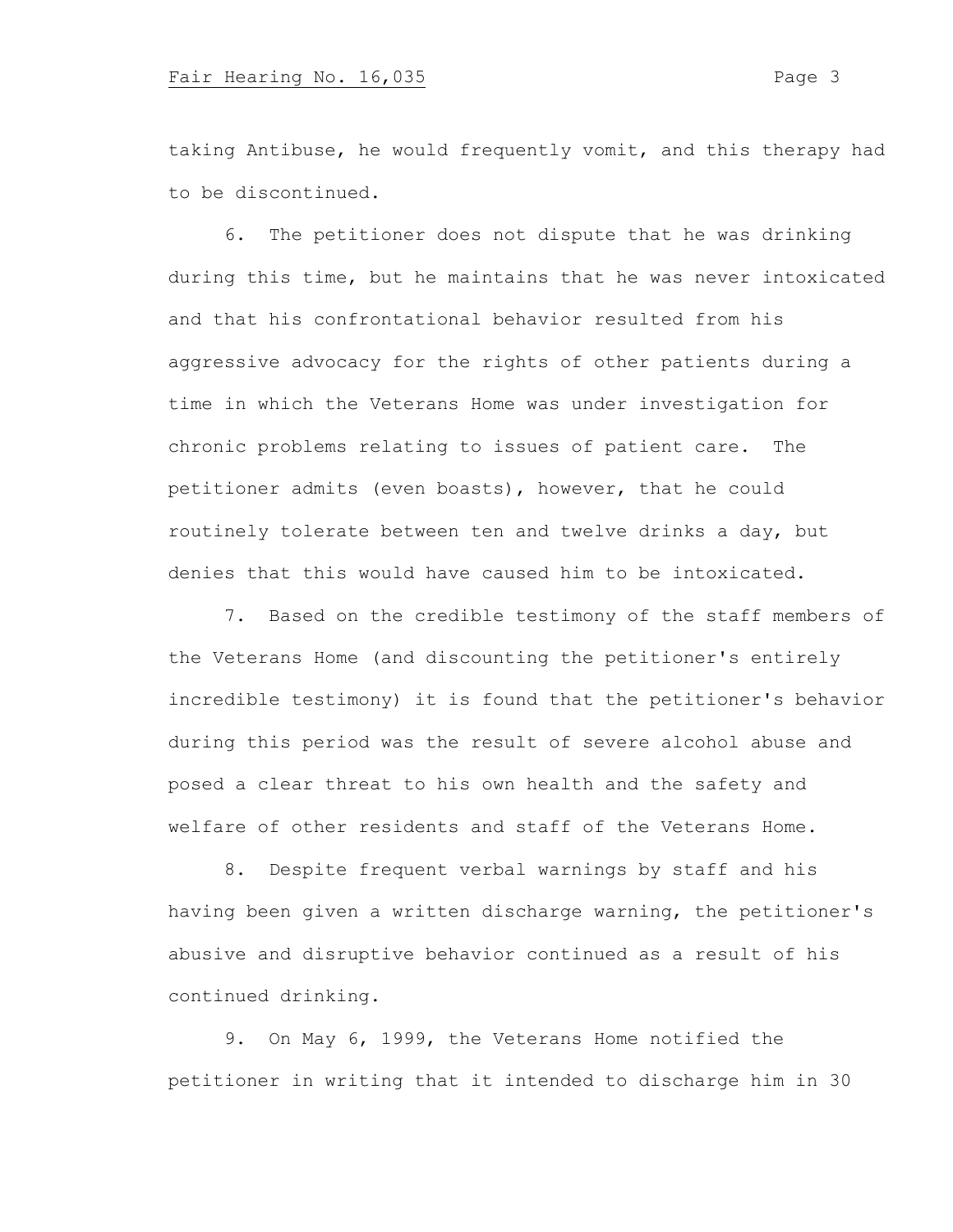days as a result of his continued drinking and disruptive behavior.

 10. Even after receiving this notice, the petitioner's behavior continued unabated. However, he cooperated with the staff of the Veterans Home in arranging a voluntary admission in May 1999, to the Brattleboro Retreat.

 11. Following his stay in Brattleboro, which the petitioner describes as successful, he voluntarily accepted a placement at a residential home in Massachusetts. At the time of his hearing (November 16, 1999) the petitioner was residing in a group home in Bellows Falls, Vermont. Although there is evidence that he has not been a problem at this home, the petitioner stated he wants to return to the Veterans Home because he his present home is "too restrictive".

 12. The Veterans Home has its own written Alcohol Substance Abuse Policy that includes several steps to be taken in cases of residents abusing alcohol. The petitioner maintains that the Veterans Home did not follow this policy before it notified him of his discharge from the facility.

 13. In its administrative review of the Veterans Home's actions in this matter (dated June 25, 1999) the Department concluded that the petitioner's discharge was "reasonable in that the facility could not meet his needs, and other residents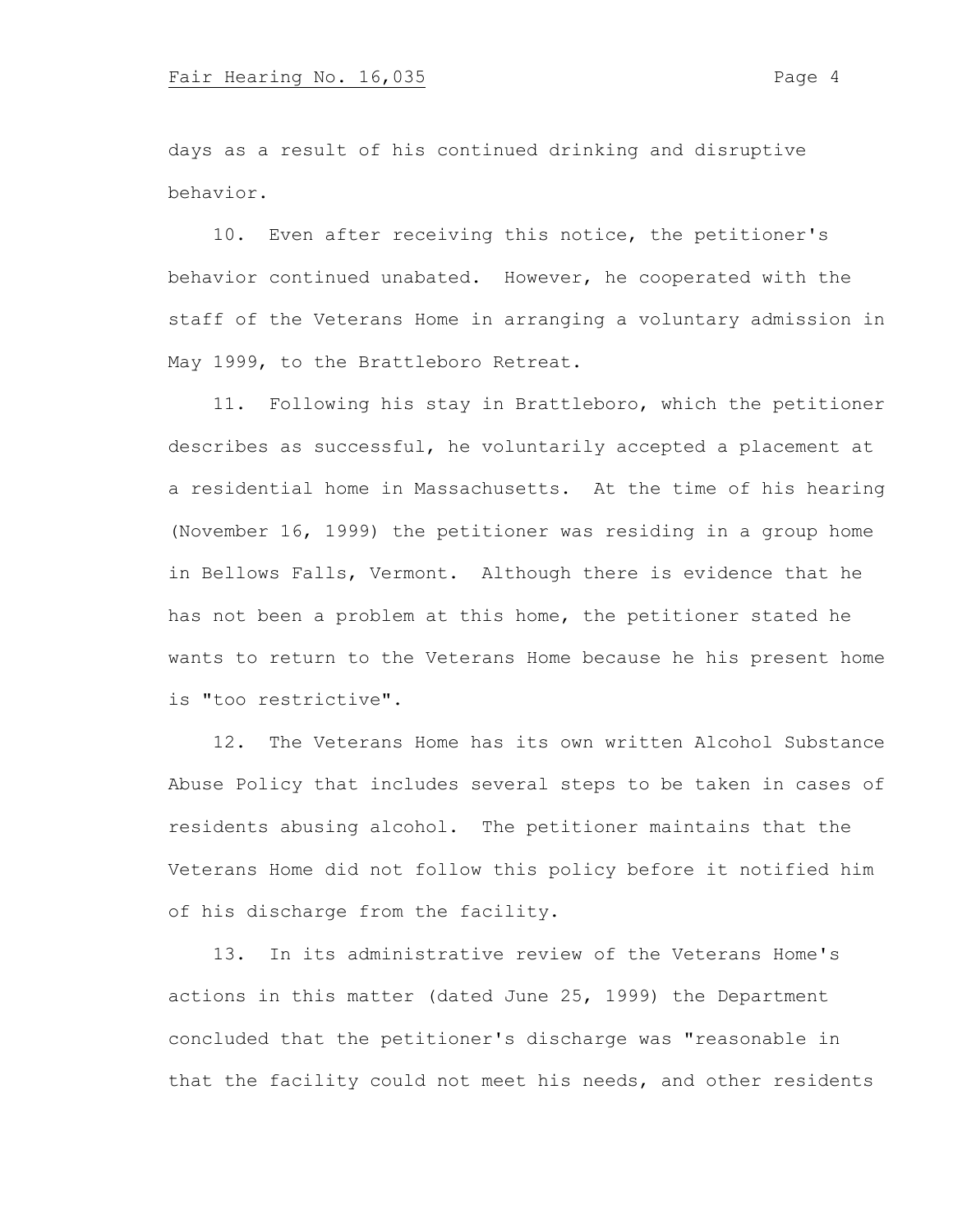of the facility were endangered by his behaviors", and that the facility "followed appropriate discharge procedures".

#### ORDER

The Department's decision is affirmed.

## REASONS

Section 5.3 of the DAD Residential Care Home Licensing Regulations provides, in part, as follows:

- a. Involuntary Discharge of Residents
- (1) . . . An involuntary discharge may occur only when:
	- i. the resident's care needs exceed those which the home is licensed to provide; or
	- ii. the home is unable to meet the resident's assessed needs; or
	- iii. the resident presents a threat to himself or herself or the welfare of other residents or staff.

The petitioner in this case argues that the above regulation should be "strictly construed" because of the severe consequences to an individual who faces involuntary discharge from a facility that is, in effect, his home. To this effect the petitioner cites other sections of the Department's regulations relating to residents' human rights and the recognition of their privacy and dignity. The Department does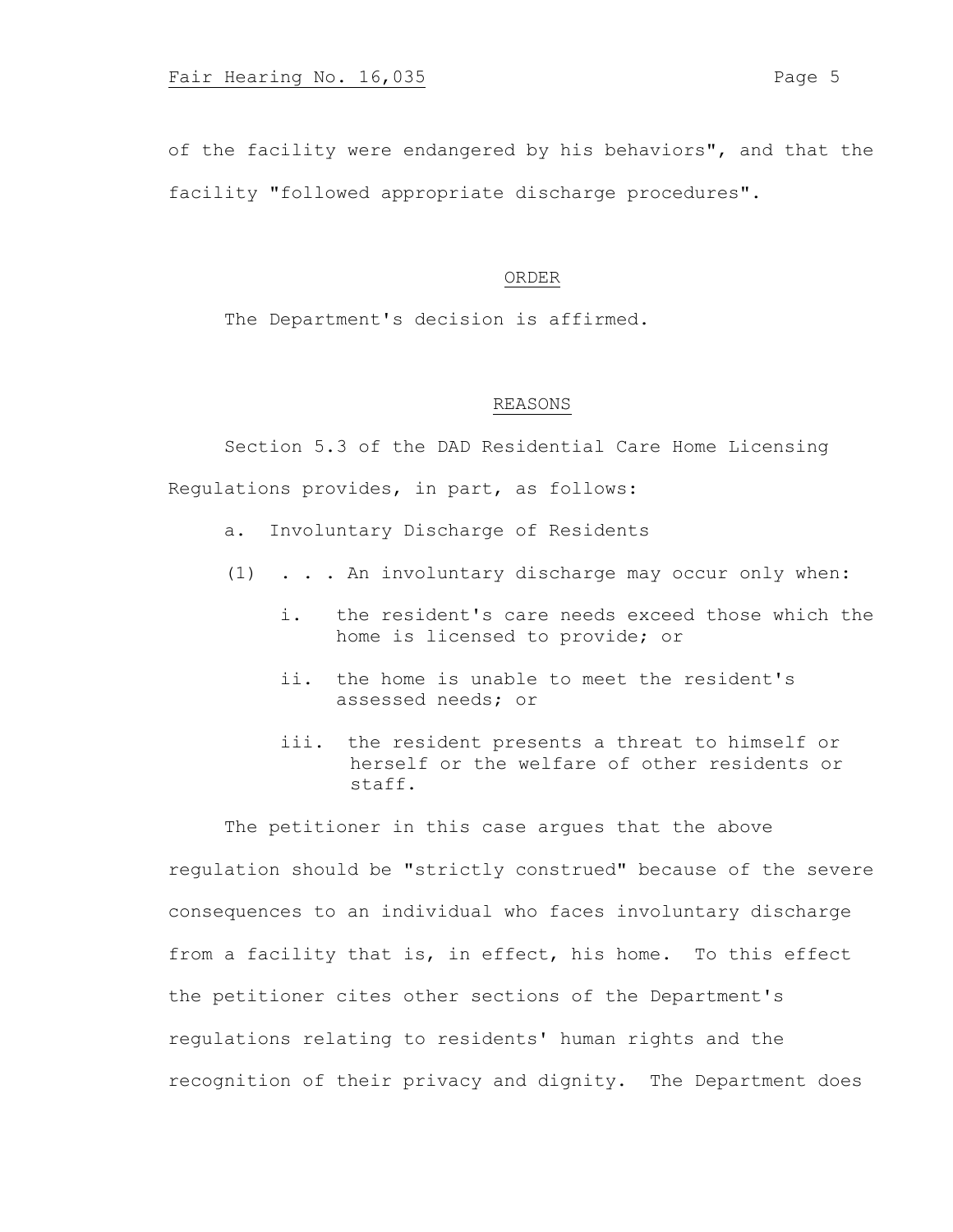not necessarily disagree with this aspect of the petitioner's argument, but it points out that the regulations refer to the rights of all residential care home residents—not just those facing involuntary discharge. In light of this, the Department argues that in view of the petitioner's behavior his discharge from the Veterans Home was necessary to protect the dignity, comfort, and safety of the other residents of that facility, and was, therefore, entirely consistent with the intent of the regulations.

The evidence in this matter fully supports the Department's position in this regard. As found above, the petitioner's behavior posed an ongoing threat to his own health and safety as well as to that of the other residents and staff of the facility who were being continually subjected to his verbal abuse and bellicose confrontations. Thus, it must be concluded that the requirements of Part iii of the above regulation were clearly met.

The petitioner further argues, however, that the Department's decision should be reversed because it failed to require the Veterans Home to follow its own Alcohol/Substance Abuse Policy at the time it discharged him. The Department maintains that its role as the licensing authority only requires it to enforce state regulations—not in-house facility policies.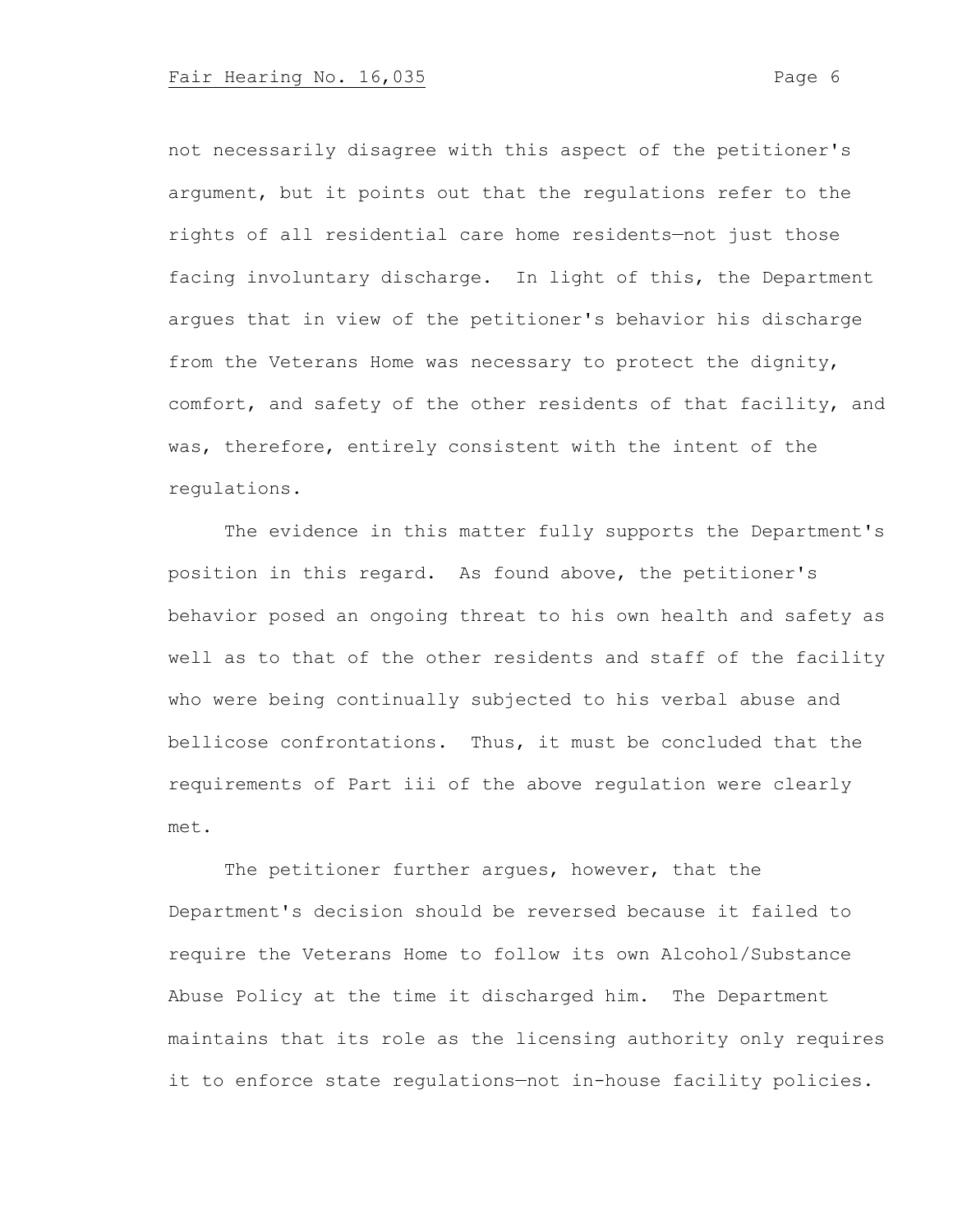The petitioner does not maintain that the Veterans Home policy was in conflict with any state regulation. Nor has he cited any law that would require the Department to enforce such policies. This is not to say that the petitioner in this case may not have a basis for further action against the Veteran's Home based on an alleged violation of its policies. It is simply to hold that when such policies are not inconsistent with state requlations, a review of whether these policies were followed is beyond the scope of the Department's authority and the Board's jurisdiction to review. <sup>1</sup>

Finally, the petitioner argues that the Department did not afford him due process in its review of the Veterans Home's decision to discharge him by not giving him an opportunity to provide information opposing his discharge and by not fully explaining his rights in the appeals process. Although there was limited evidence taken on this issue, the record is clear that the petitioner was represented by an attorney from the outset of his appeal to DAD; and there is no indication that he ever requested an in-person hearing or that the Department ever denied him the opportunity to submit any information before it

 $1$  The Board feels compelled to note, however, that even if it had such jurisdiction, the "violations" of Veterans Home policy alleged by the petitioner are at best technical; and that given the repetitiveness and severity of his behavior it appears the petitioner was given ample, if not an